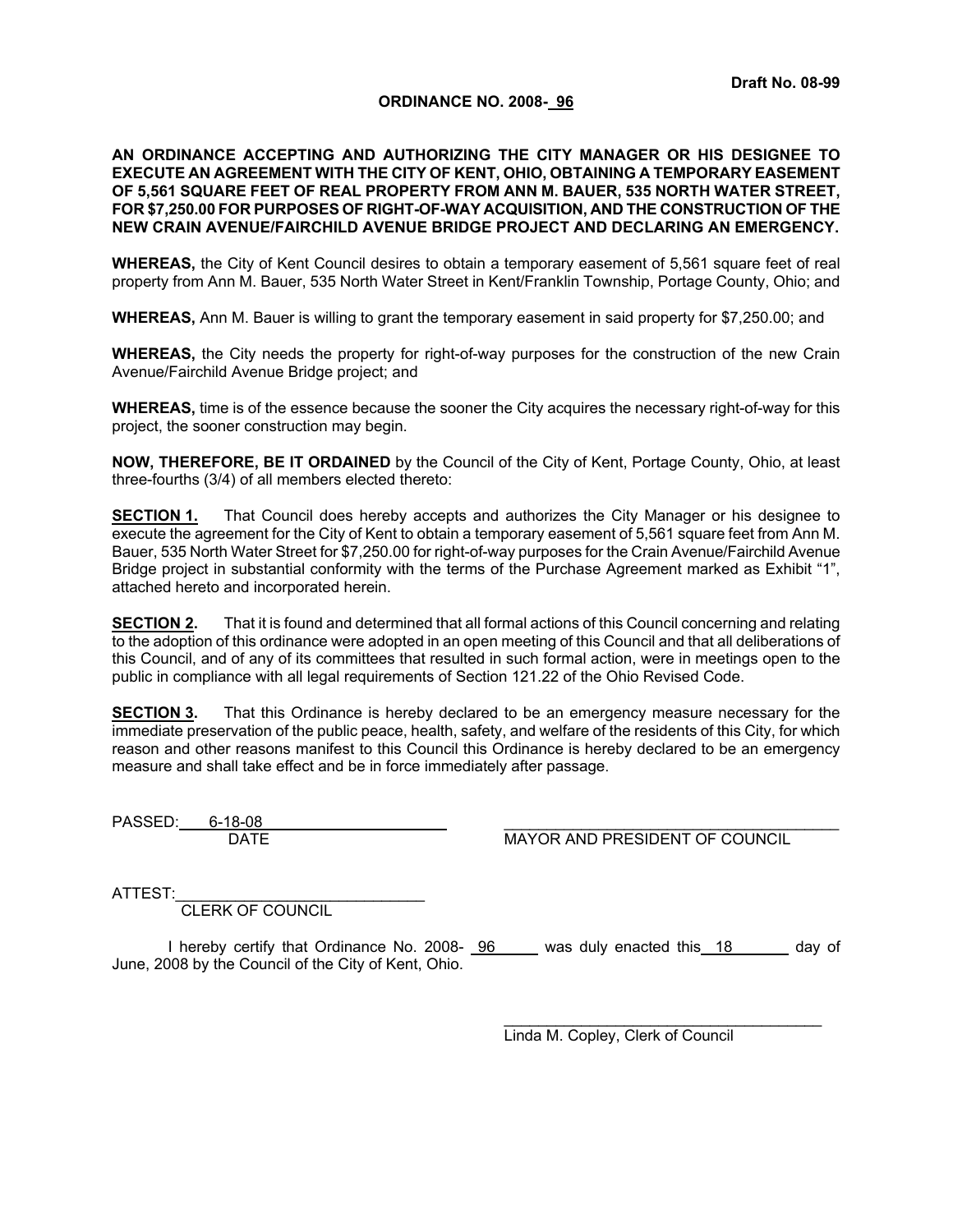## **PARCEL 55-T POR-CRAIN AVENUE TEMPORARY EASEMENT FOR THE PURPOSE OF PERFORMING THE WORK NECESSARY TO REMOVE TREE, LANDSCAPE ROCKS, RETAINING WALL, RECONSTRUCT RETAINING WALL, DRIVES, STEPS AND COMPLETE GRADING FOR APPROXIMATELY 24 MONTHS FROM DATE OF ENTRY BY THE STATE OF OHIO, DEPARTMENT OF TRANSPORTATION**

## **[Surveyor's description of the premises follows]**

 Situated in the City of Kent, County of Portage and State of Ohio, being part of Lot 31 of Original Franklin Township, T-3-N, R-9-W, being a parcel of land lying on the right side of the centerline of rightof-way of N. Water Street (80 feet), as shown on the POR-CRAIN AVENUE plans made for the City of Kent, Ohio by ARCADIS G & M of Ohio, Inc. and as recorded in Reception Number of the records of Portage County, Ohio and being located within the following described points in the boundary thereof:

 Commencing at a 3/8" iron pin in a monument box found at the intersection of the westerly line of Original Lot 31 and the centerline of right-of-way of Lake Street (60 feet) at Station 60+27.16 on the centerline of right-of-way of Lake Street, also being Station 60+58.51, 10.00' left of the centerline of right-of-way of N. Water Street;

 Thence **South 00° 13' 42" East 226.25'** along the westerly line of Original Lot 31, parallel with and 10.00' from the centerline of right-of-way of N. Water Street (passing over a bolt found 8.25' from said 3/8" iron pin) to Station 58+32.26, 10.00' left of the centerline of right-of-way of said N. Water Street;

 Thence **North 89° 46' 18" East 50.00'** perpendicular from the centerline of right-of-way line of N. Water Street, passing over said centerline at a distance of 10.00', to the northwest corner of a parcel of land now or formerly owned by Cho-Oyu, Ltd., a Limited Liability Company (Grantor) recorded in Instrument Number 200502063, at Station 58+32.26, 40.00' right of the centerline of right-of-way of said N. Water Street, witnessing a 5/8" iron pin found at Station 58+32.04, 39.10' right of the centerline of right-of-way of said N. Water Street; also being the TRUE PLACE OF BEGINNING of the temporary easement herein described:

- 1. Thence **South 87° 28' 36" East 38.04'** along the northerly property line of said Cho-Oyu parcel to Station 58+30.44, 78.00' right of the centerline of N. Water Street;
- 2. Thence **South 19° 01' 22" West 36.58'** through said Cho-Oyu parcel to Station 57+95.91, 65.94' right of the centerline of N. Water Street;
- 3. Thence **South 00° 23' 22" West 4.00'** through said Cho-Oyu parcel to Station 57+91.90, 65.90' right of the centerline of N. Water Street;
- 4. Thence **South 75° 01' 43" East 7.41'** through said Cho-Oyu parcel to Station 57+89.96, 73.05' right of the centerline of N. Water Street;
- 5. Thence **South 88° 31' 18" East 9.96'** through said Cho-Oyu parcel to Station 57+89.67, 83.00' right of the centerline of N. Water Street;
- 6. Thence **South 00° 13' 42" East 36.05'** through said Cho-Oyu parcel to Station 57+53.61, 83.00' right of the centerline of N. Water Street;
- 7. Thence **North 89° 34' 15" West 10.15'** through said Cho-Oyu parcel to Station 57+53.73, 72.85' right of the centerline of N. Water Street;
- 8. Thence **South 23° 40' 51" West 17.51'** through said Cho-Oyu parcel to Station 57+37.72, 65.76' right of the centerline of N. Water Street;
- 9. Thence **South 01° 30' 06" East 5.09'** through said Cho-Oyu parcel to Station 57+32.64, 65.87'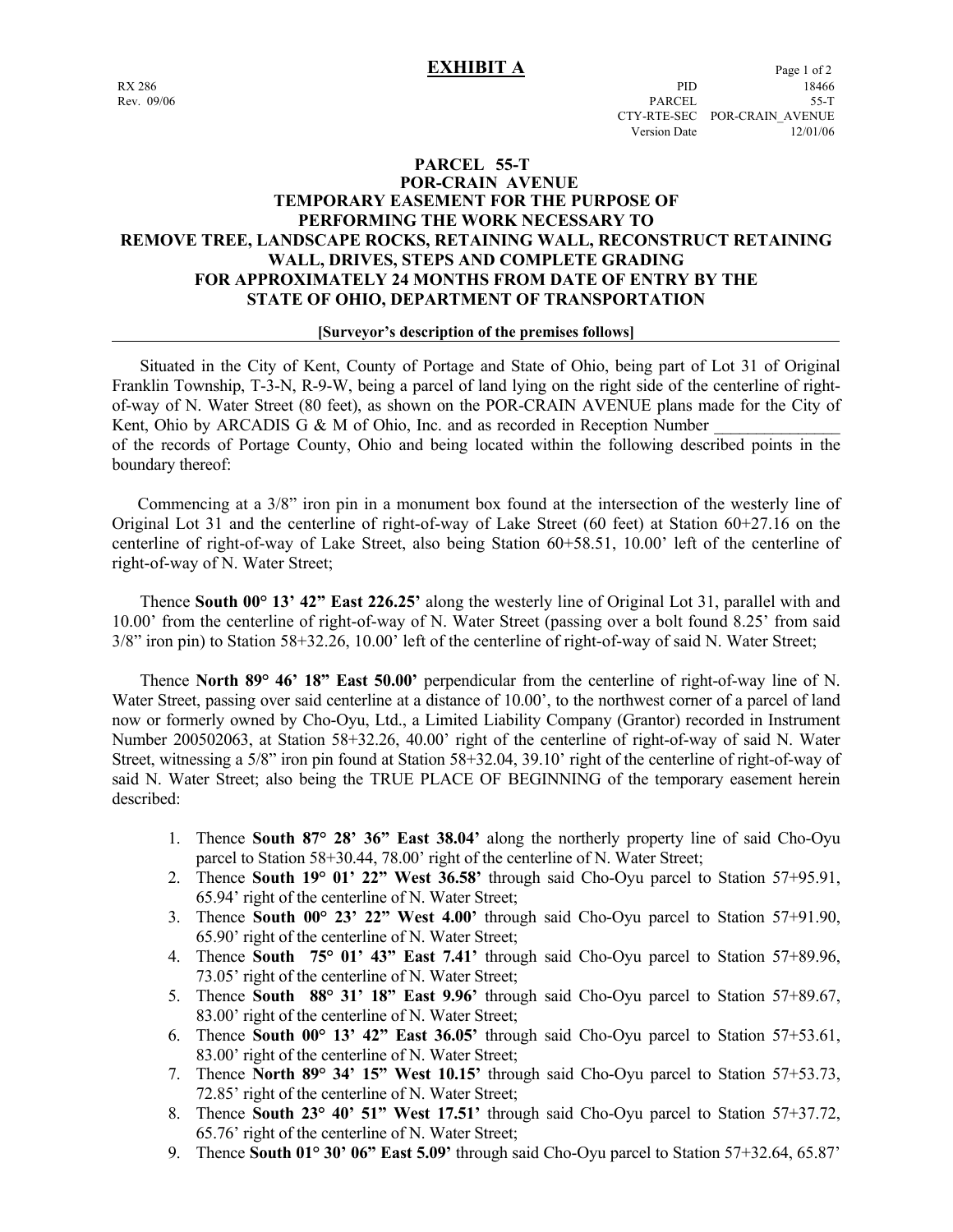right of the centerline of N. Water Street;

- 10. Thence **South 26° 30' 15" East 35.51'** through said Cho-Oyu parcel to Station 57+00.80, 81.59' right of the centerline of N. Water Street;
- 11. Thence **South 16° 32' 33" West 28.75'** through said Cho-Oyu parcel to the southerly property line of said parcel at Station 56+73.27, 73.29' right of the centerline of N. Water Street;
- 12. Thence **South 89° 46' 18" West 33.29'** along the southerly property line of said Cho-Oyu parcel to the easterly right-of-way line of N. Water Street to Station 56+73.27, 40.00' right of the centerline of N. Water Street, witness a  $\frac{1}{2}$  iron pipe found at Station 56+73.27, 39.97' right of the centerline of N. Water Street;
- 13. Thence **North 00° 13' 42" West 159.00'** along the easterly right-of-way line of N. Water Street to the TRUE PLACE OF BEGINNING.

 The above described parcel contains 5561 square feet of land, which includes 0 square feet in the present road occupied, resulting in a net take of 2059 square feet of land of which is contained within Portage County Auditor's Permanent Parcel Number 170312200212 and 3502 square feet of land of which is contained within Permanent Parcel Number 170312200213 and subject to all legal highways and easements of record.

 This description was prepared by Angela M. Metz, E.I. in December 2006 under the direct supervision of Charles A. Hauber, Registered Surveyor Number 8034 and is based on a field survey performed by Finkbeiner, Pettis & Strout, Inc. (now known as ARCADIS G & M of Ohio, Inc.) in 2004 under the direction and supervision of Michael E. Durbin, Registered Surveyor Number 7528.

Bearings in this description are based on the Ohio Coordinate System, NAD83(86), North Zone.

 The stations referred to herein are from the centerlines of right-of-way of N. Water Street and Lake Street as found on the City of Kent Right-of-Way Plan POR-CRAIN AVENUE.

 Iron pins set in the above description are 5/8 inch diameter by 30 inch long rebars with a plastic cap stamped "HAUBER 8034" or a drill hole set depending upon the nature of the material that is present at each corner after construction.

It is understood the area of land above described contains 5561 square feet, more or less.

Grantor claims title by instrument(s) of record in Instrument Number 200502063 of the records of Portage County.

This instrument prepared by ARCADIS G & M of Ohio, Inc. for the City of Kent, Ohio.

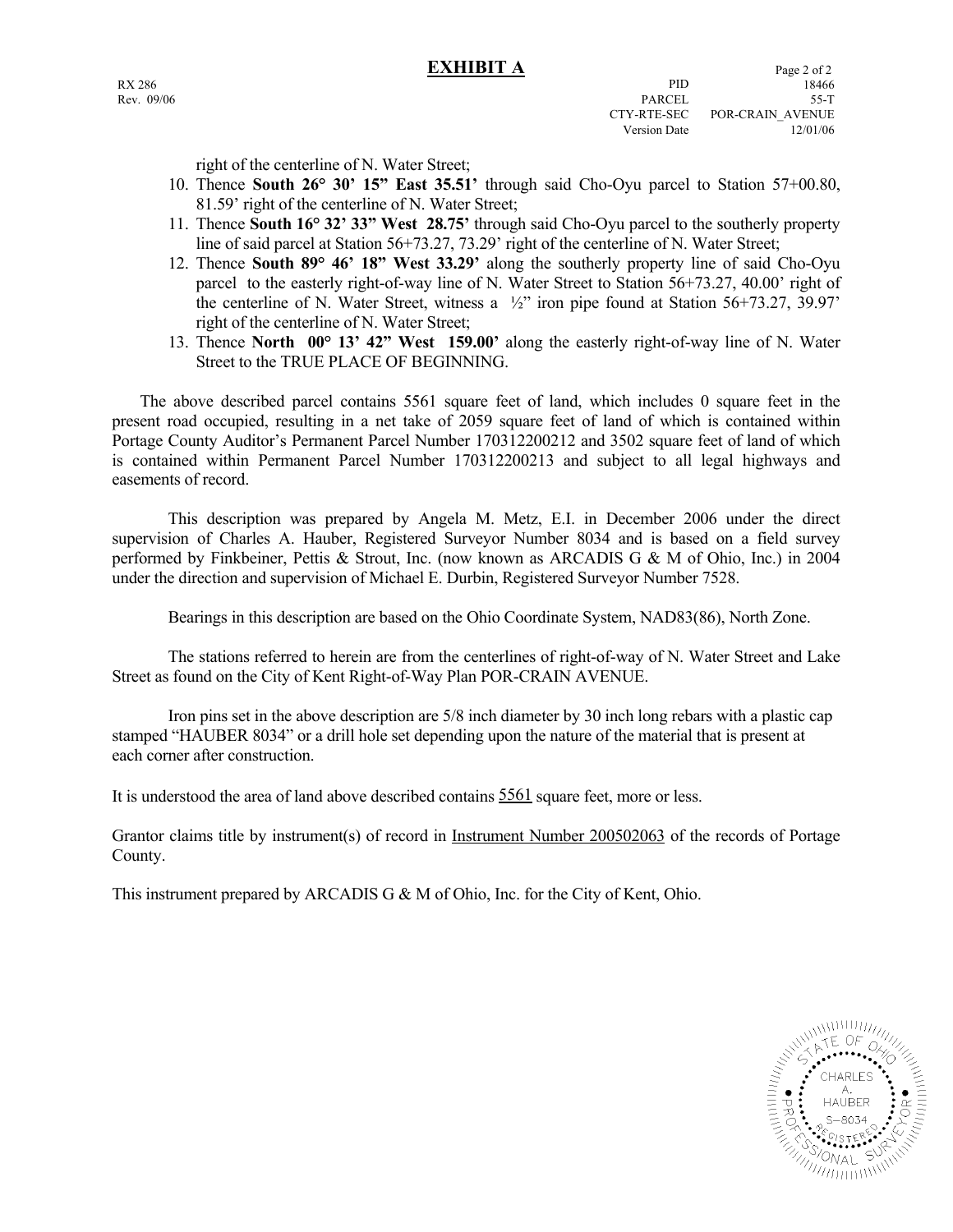# **TEMPORARY RIGHT OF WAY EASEMENT**

KNOW ALL MEN BY THESE PRESENTS TEAT: Ann Marie Bauer, married, the Grantor(s) herein, in consideration of the sum of \$7,250.00, to be paid by the State of Ohio, Department of Transportation, **in** the name of and for the use of The Ohio Department of Transportation, the Grantee herein, does **hereby** grant, bargain, sell, *convey* and release *to* said Grantee, its successors and assigns, a temporary easement to exclusively occupy and use for the purposes mentioned in Exhibit "A " the following described real estate:

# PARCEL(S): 55 T POR-CRAW AVENUE

SEE Ex H BIT " A " ATTACHED HERETO AND BY THIS REFERENCE MADE A PART HEREOF Prior Instrument Reference: Instr #200722602, Portage County Recorder' s Office.

To have and to hold said temporary easement, for the aforesaid purposes and for the anticipated period of time described below, unto the Grantee, its successors and assigns forever.

The duration of the temporary easement herein granted to the Grantee is 24 months immediately following the date on which the work described above is first commenced by the Grantee, or its duly authorized employees, agents, and contractors.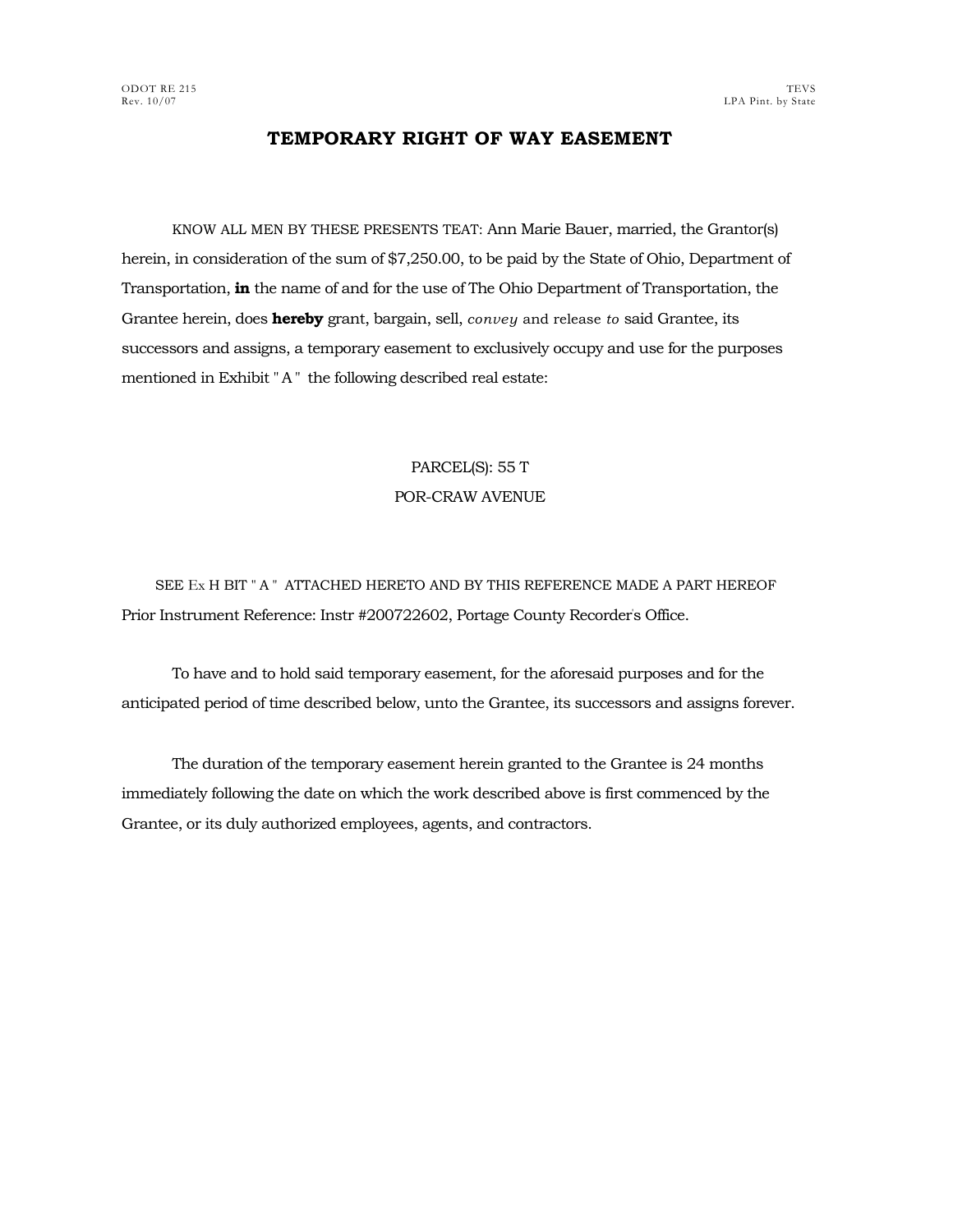Rev. 05/07

And, for the consideration hereinabove written, Caven S. McLoughlin, the spouse of Ann Marie Bauer, hereby relinquishes to said Grantee, its successors and assigns, all rights and expectancies of Dower in the above described premises.

IN WITNESS WHEREOF ANN MARIE BAUER and Caven S. McLoughlin have hereunto set their hands on the  $25<sup>th</sup>$  day of April, 2008.

<u>n Kus</u>

Caven S. McLoughlin

STATE OF OHIO, COTJNTY OF PORTAGE ss:

BE IT REMEMBERED, that on the 25th \_\_\_\_\_ day of \_ April, 2008 before me the subscriber, a Notary Public in and for said state an8 county, personally came the above named Ann Marie Bauer and Caven S. McLoughlin, who signed or acknowledged the signing of the foregoing instrument to be their voluntary acts *and* deeds.

IN TESTIMONY WHEREOF, I have hereunto subscribed my name and affixed my official seal on the day and year last aforesaid,

Ranie M Home Mohney

This document was prepared by or for the State of Ohio, Department of Transportation, on forms approved by the Attorney Genera] of Ohio.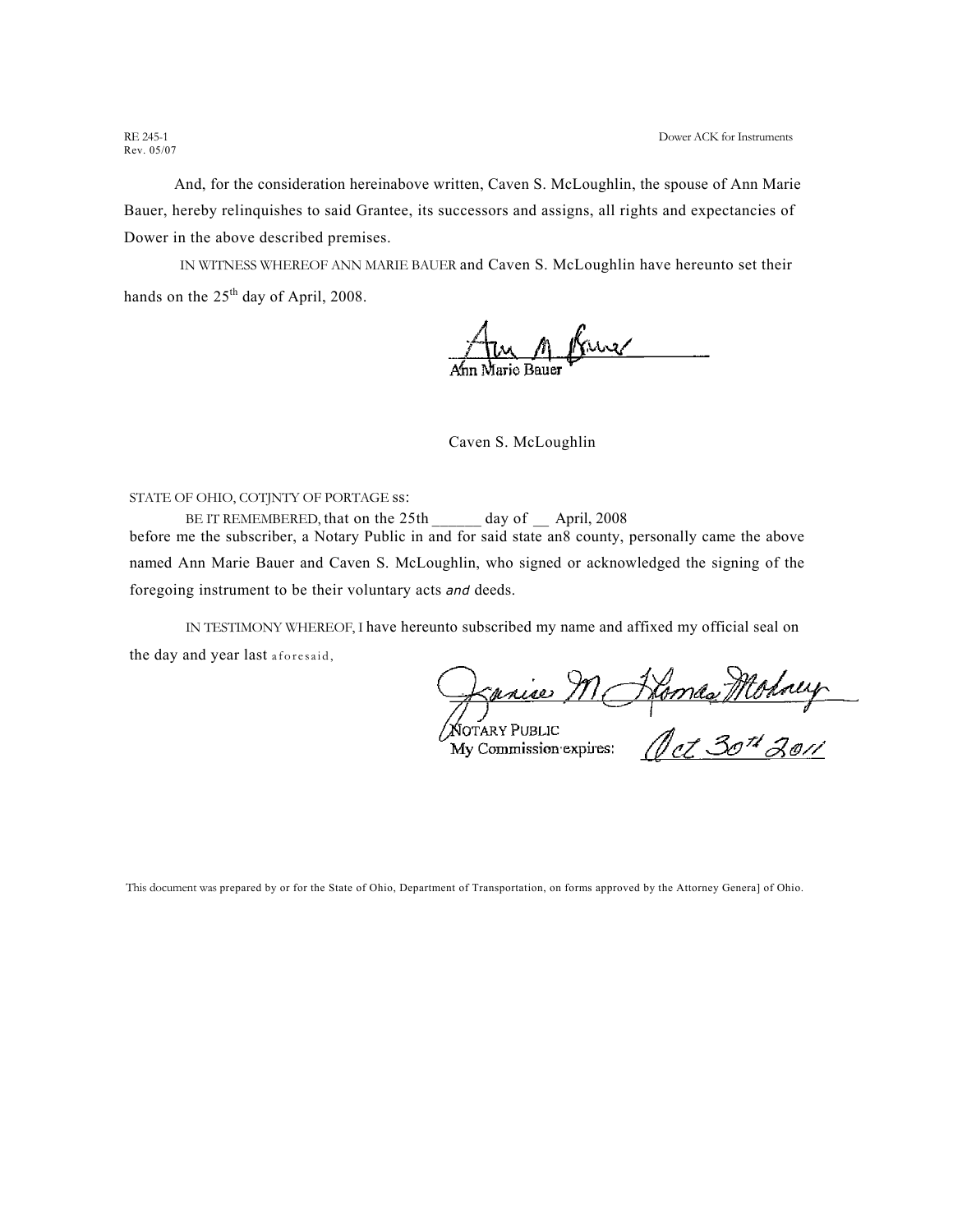## **TEMPORARY RIGHT OF WAY EASEMENT**

KNOW ALL MEN BY THESE PRESENTS TEAT: Ann Marie Bauer, married, the Grantor(s) herein, in consideration of the sum of \$7,250.00, to be paid by the State of Ohio, Department of Transportation, **in** the name of and for the use of The Ohio Department of Transportation, the Grantee herein, does **hereby** grant, bargain, sell, *convey* and release *to* said Grantee, its successors and assigns, a temporary easement to exclusively occupy and use for the purposes mentioned in Exhibit "A" the following described real estate:

# PARCEL(S): 55 T POR-CRAW AVENUE

SEE Ex H BIT " A " ATTACHED HERETO AND BY THIS REFERENCE MADE A PART HEREOF Prior Instrument Reference: Instr #200722602, Portage County Recorder' s Office.

To have and to hold said temporary easement, for the aforesaid purposes and for the anticipated period of time described below, unto the Grantee, its successors and assigns forever.

The duration of the temporary easement herein granted to the Grantee is 24 months immediately following the date on which the work described above is first commenced by the Grantee, or its duly authorized employees, agents, and contractors.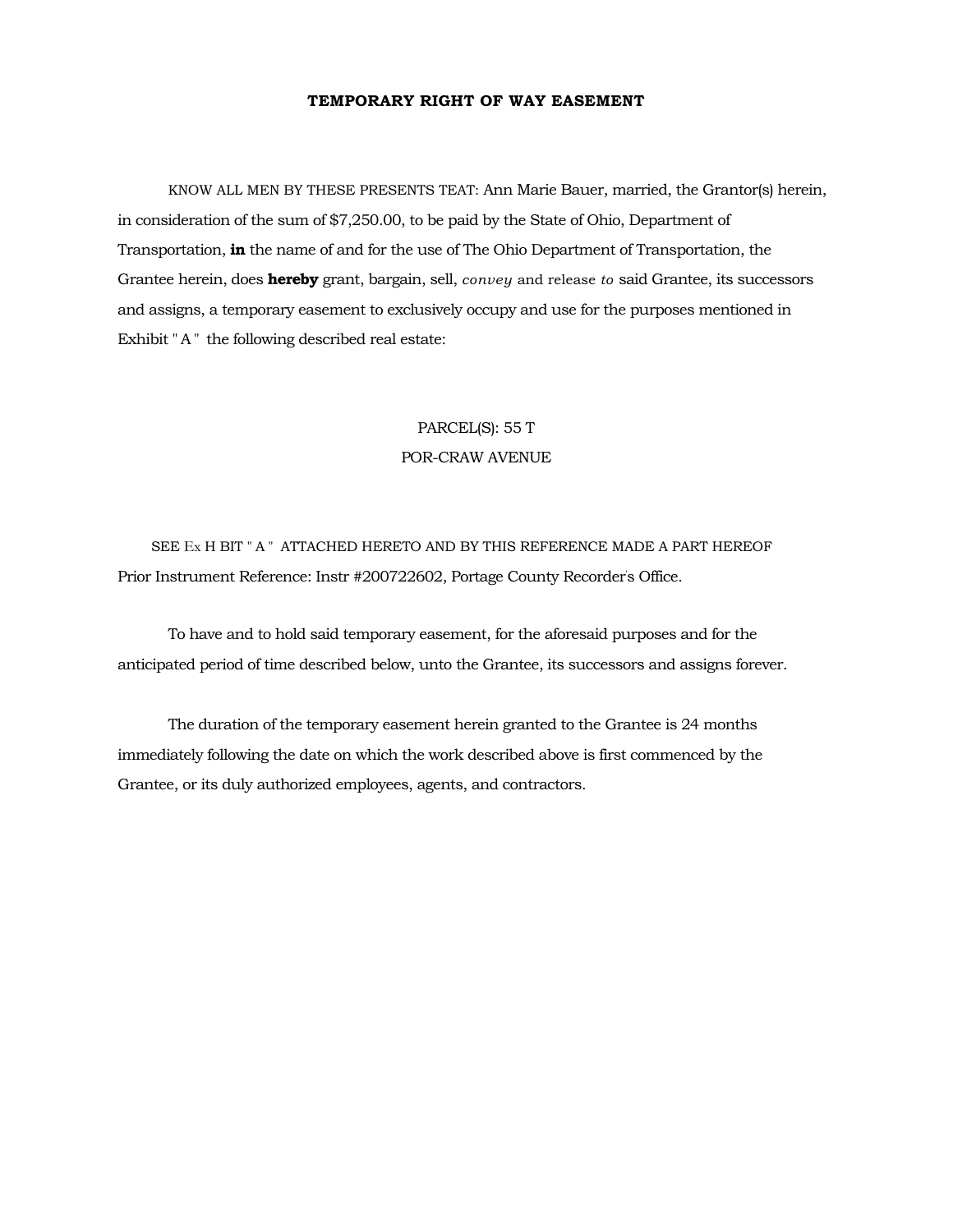RE 245-1 Dower ACK for Instruments Rev. 05/07

And, for the consideration hereinabove written, Caven S. McLoughlin, the spouse of Ann Marie Bauer, hereby relinquishes to said Grantee, its successors and assigns, all rights and expectancies of Dower in the above described premises.

IN WITNESS WHEREOF ANN MARIE BAUER and Caven S. McLoughlin have hereunto set their hands on the  $25<sup>th</sup>$  day of April, 2008.

M Krus

Caven S. McLoughlin

### STATE OF OHIO, COTJNTY OF PORTAGE ss:

BE IT REMEMBERED, that on the 25th day of April, 2008 before me the subscriber, a Notary Public in and for said state an8 county, personally came the above named Ann Marie Bauer and Caven S. McLoughlin, who signed or acknowledged the signing of the foregoing instrument to be their voluntary acts *and* deeds.

IN TESTIMONY WHEREOF, I have hereunto subscribed my name and affixed my official seal on the day and year last aforesaid,

Danie M Home Money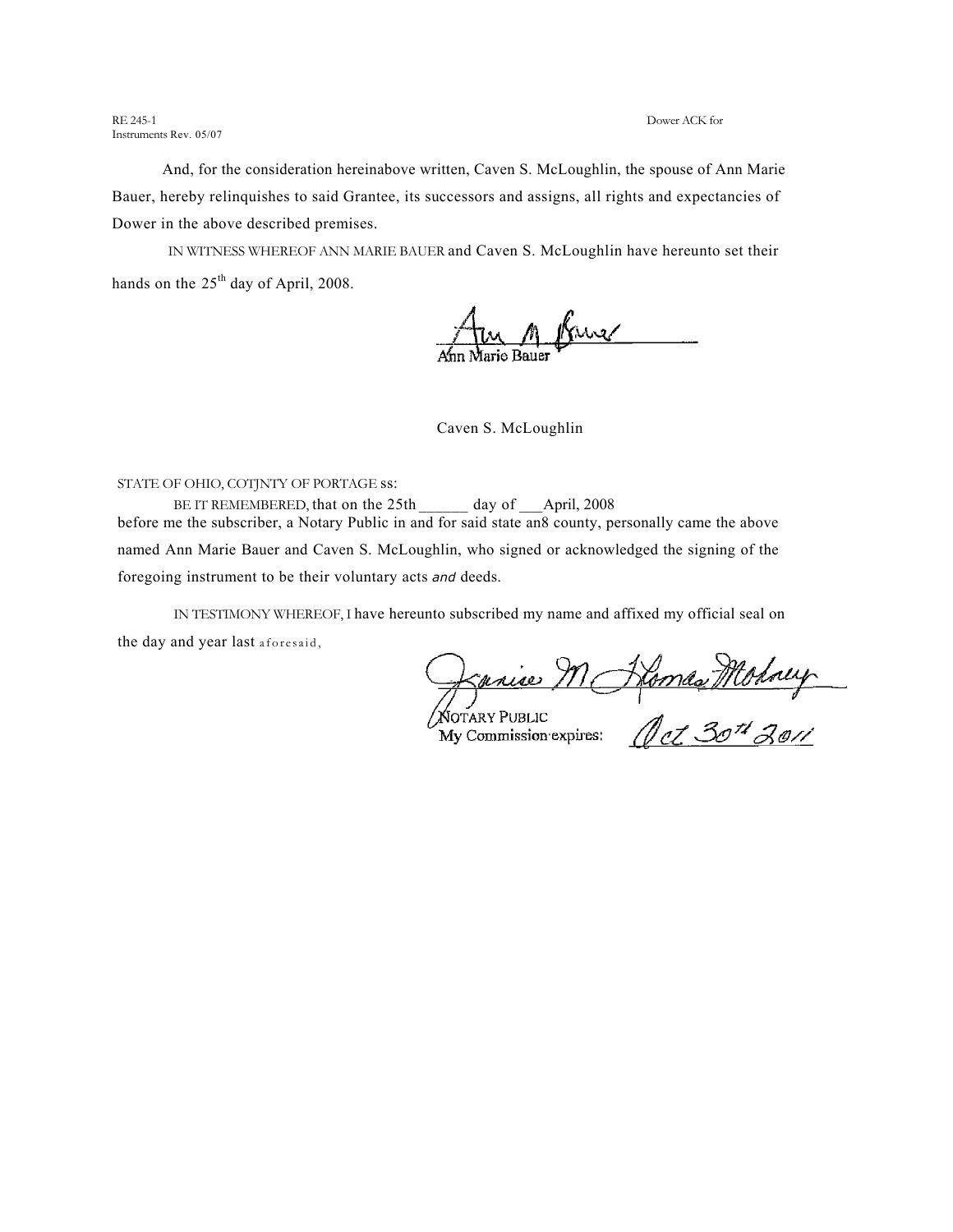## **PARCEL 55-T**

## **POR-CRAIN AVENUE TEMPORARY EASEMENT FOR THE PURPOSE OF PERFORMING THE WORK NECESSARY TO REMOVE TREE, LANDSCAPE ROCKS, RETAINING WALL, RECONSTRUCT RETAINING WALL, DRIVES, STEPS AND COMPLETE GRADING FOR APPROXIMATELY 24 MONTHS FROM DATE OF ENTRY BY THE STATE OF OHIO, DEPARTMENT OF TRANSPORTATION**

### **[Surveyor's description of the premises follows]**

 Situated in the City of Kent, County of Portage and State of Ohio, being part of Lot 31 of Original Franklin Township, T-3-N, R-9-W, being a parcel of land lying on the right side of the centerline of rightof-way of N. Water Street (80 feet), as shown on the POR-CRAIN AVENUE plans made for the City of Kent, Ohio by ARCADIS G & M of Ohio, Inc. and as recorded in Reception Number of the records of Portage County, Ohio and being located within the following described points in the boundary thereof:

 Commencing at a 3/8" iron pin in a monument box found at the intersection of the westerly line of Original Lot 31 and the centerline of right-of-way of Lake Street (60 feet) at Station 60+27.16 on the centerline of right-of-way of Lake Street, also being Station 60+58.51, 10.00' left of the centerline of right-ofway of N. Water Street;

 Thence **South 00° 13' 42" East 226.25'** along the westerly line of Original Lot 31, parallel with and 10.00' from the centerline of right-of-way of N. Water Street (passing over a bolt found 8.25' from said 3/8" iron pin) to Station 58+32.26, 10.00' left of the centerline of right-of-way of said N. Water Street;

 Thence **North 89° 46' 18" East 50.00'** perpendicular from the centerline of right-of-way line of N. Water Street, passing over said centerline at a distance of 10.00<sup>'</sup>, to the northwest corner of a parcel of land now or formerly owned by Cho-Oyu, Ltd., a Limited Liability Company (Grantor) recorded in Instrument Number 200502063, at Station 58+32.26, 40.00' right of the centerline of right-of-way of said N. Water Street, witnessing a 5/8" iron pin found at Station 58+32.04, 39.10' right of the centerline of right-of-way of said N. Water Street; also being the TRUE PLACE OF BEGINNING of the temporary easement herein described:

- 1. Thence **South 87° 28' 36" East 38.04'** along the northerly property line of said Cho-Oyu parcel to Station 58+30.44, 78.00' right of the centerline of N. Water Street;
- 2. Thence **South 19° 01' 22" West 36.58'** through said Cho-Oyu parcel to Station 57+95.91, 65.94' right of the centerline of N. Water Street;
- 3. Thence **South 00° 23' 22" West 4.00'** through said Cho-Oyu parcel to Station 57+91.90, 65.90' right of the centerline of N. Water Street;
- 4. Thence **South 75° 01' 43" East 7.41'** through said Cho-Oyu parcel to Station 57+89.96, 73.05' right of the centerline of N. Water Street;
- 5. Thence **South 88° 31' 18" East 9.96'** through said Cho-Oyu parcel to Station 57+89.67, 83.00' right of the centerline of N. Water Street;
- 6. Thence **South 00° 13' 42" East 36.05'** through said Cho-Oyu parcel to Station 57+53.61, 83.00' right of the centerline of N. Water Street;
- 7. Thence **North 89° 34' 15" West 10.15'** through said Cho-Oyu parcel to Station 57+53.73, 72.85' right of the centerline of N. Water Street;